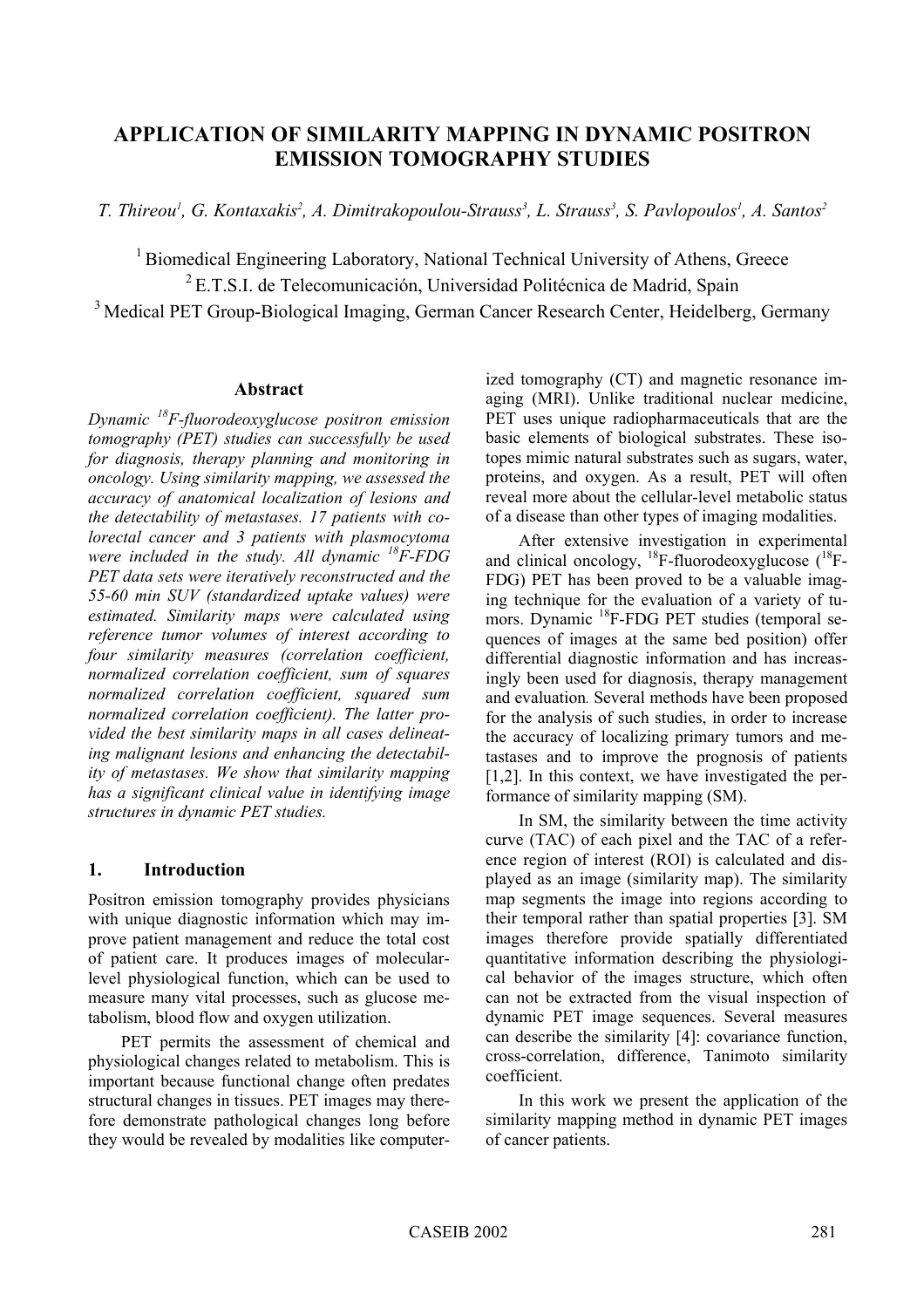## **2. Materials and Methods**

The study included 17 patients with colorectal tumor recurrences and 3 patients with plasmocytoma. The final diagnosis was confirmed by histopathology. After intravenous injection of 300-370 MBq <sup>18</sup>F-FDG, 23 frames were acquired for 60 min (10 frames of 1 min, 5 frames of 2 min, and 8 frames of 5 min) using an ECAT EXACT HR+ tomograph [5,6]. After scatter and attenuation correction, the data were iteratively reconstructed [7] (weighted least-square method, ordered subsets, four subsets, six iterations, image matrix: 128×128 pixels) and the 55-60 min SUV [8] were calculated.

Four similarity measures were used for the calculation of similarity maps: Correlation coefficient *COR*, normalized correlation coefficient *NCOR*, sum of squares normalized correlation *SSQNCOR,* and squared sum normalized correlation *SQSNCOR*:

$$
COR_{ij} = \frac{\sum_{n=1}^{N} A_{ijn} R_n}{\sqrt{\sum_{n=1}^{N} A_{ijn}^2 \sum_{n=1}^{N} R_n^2}}
$$
(1)

$$
NCOR_{ij} = \frac{\sum_{n=1}^{N} (A_{ijn} - \mu_{Aij})(R_n - \mu_R)}{\sqrt{\sum_{n=1}^{N} (A_{ijn} - \mu_{Aij})^2 \sum_{n=1}^{N} (R_n - \mu_R)^2}}
$$
(2)

$$
SSQNCOR_{ij} = \frac{\sum_{n=1}^{N} (A_{ijn} - \mu_{Aij})^2 (R_n - \mu_R)^2}{\sqrt{\sum_{n=1}^{N} (A_{ijn} - \mu_{Aij})^2 \sum_{n=1}^{N} (R_n - \mu_R)^2}}
$$
(3)

$$
SQSNCOR_{ij} = \frac{\left(\sum_{n=1}^{N} (A_{ijn} - \mu_{Aij})(R_n - \mu_R)\right)^2}{\sqrt{\sum_{n=1}^{N} (A_{ijn} - \mu_{Aij})^2 \sum_{n=1}^{N} (R_n - \mu_R)^2}}
$$
(4)

where *N* is the number of frames, *M* is the number of slices,  $A_{i\dot{n}}$  is the value of pixel  $(i, j)$  in frame  $n, R_n$ is the value of the reference ROI TAC,  $\mu_R$  is the mean value of the reference TAC and  $\mu_{Aij}$  is the mean value of the pixel (*i, j*) TAC. A reference volume of interest (VOI) over the tumor instead of a reference ROI was used, in order to improve the statistical properties of the TAC.

Both correlation and normalized correlation maps have values ranging from  $-1$  (for regions that are perfect "negatives" of  $R_n$ ) to  $+1$  (for regions which are identical to the reference TAC). While both measures are normalized for proportional differences, only the *NCOR* is normalized for additive differences [3]. *SSQNCOR* and *SQSNCOR* provide a similarity measure normalized for additive differences and perfect negatives and have values ranging from 0 (for totally uncorrelated regions) to a maximum value different in each case.

## **3. Results**

The time required for the analysis of a complete data set (23 frames, 32 slices per frame, 128×128 pixels per slice) was 40 sec for the calculation of the SM. Figure 1 shows an example of four similarity maps calculated according to equations (1)-(4) for the same transaxial image slice of one data set. In all 20 patient studies, similarity maps based on the correlation coefficient and the normalized correlation coefficient were very noisy and the tumors could not be separated from the other structures.



Figure 1: Similarity Maps of the same image slice calculated using the tumor VOI according to the *COR* (upper left), *NCOR* (upper right), *SSQNCOR* (lower left) and *SQSNCOR* (lower right) formulas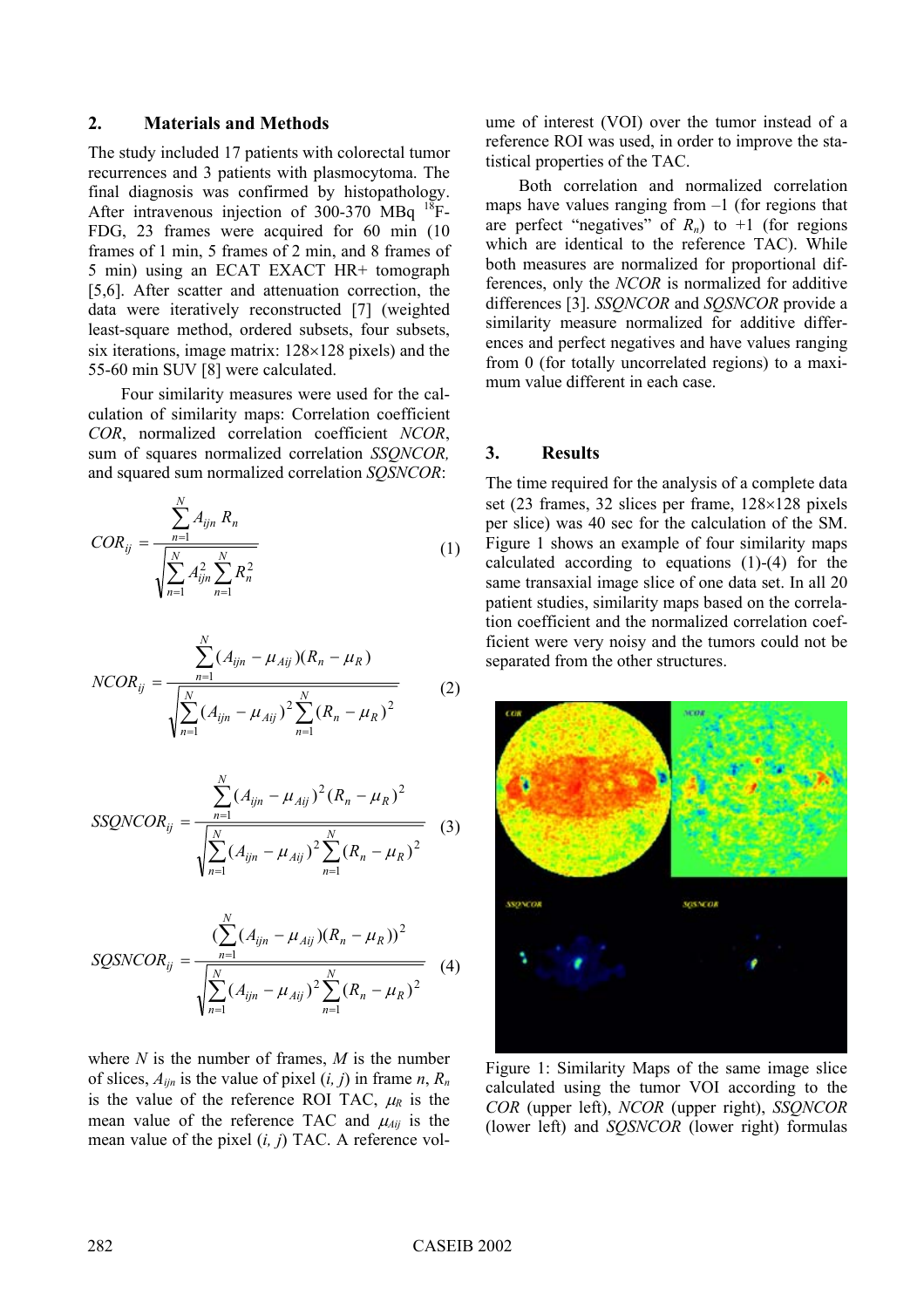

Figure 2. Similarity maps (upper row) and SUV images (lower row) from three transaxial slices from dynamic PET studies of patients with a plasmocytoma of the right tibia (left column) and recurrent colorectal tumor (middle and right columns)

In the sum of squares normalized correlation coefficient similarity map, both the tumor and the vessels were present, whereas in the squared sum normalized correlation coefficient similarity map the tumor was the only predominant structure. Since both measures are normalized for "negative" differences, regions with almost opposite time activity curves such as the tumor and the vessels have similar values and are visible in the resulting map. However, the *SQSNCOR* enhance the differences and provides better results in revealing the structures of interest.

Figure 2 shows a comparison of SM images (*SQSNCOR,* upper row) vs. SUV images of the same studies (lower row). The left column shows a transaxial slice from a dynamic PET study of a patient with a plasmocytoma of the right tibia. SUV images show an enhanced FDG uptake in the center of the lesion, while the peripheral parts of the tumor show a more diffused enhanced FDG uptake. The SM image demonstrates two parts of the giant cell tumor with enhanced FDG uptake with a different distribution pattern than conventional SUV image. Furthermore, the vessels are well delineated. The middle and right columns show two transaxial slices from dynamic PET studies of two patients with recurrent colorectal tumor. The lesions are well delineated in the SUV image (presacral). In the SM image the tumors show better contrast than in the SUV images and the vessels are clearly delineated.

Prior to the calculation of similarity maps, the dynamic images should be checked for proper spatial registration [3]. Another consideration is the need of manual selection of the reference VOI by an operator according to the clinical question being asked. This procedure can be time consuming, subjective and prone to operator bias. Research is ongoing for the development of a semi-automatic technique for the optimum selection of reference ROI by testing many possible reference pixels using a maximum entropy method [11].

#### **4. Conclusions**

Although similarity mapping has successfully identified various structures in dynamic MRI data sets